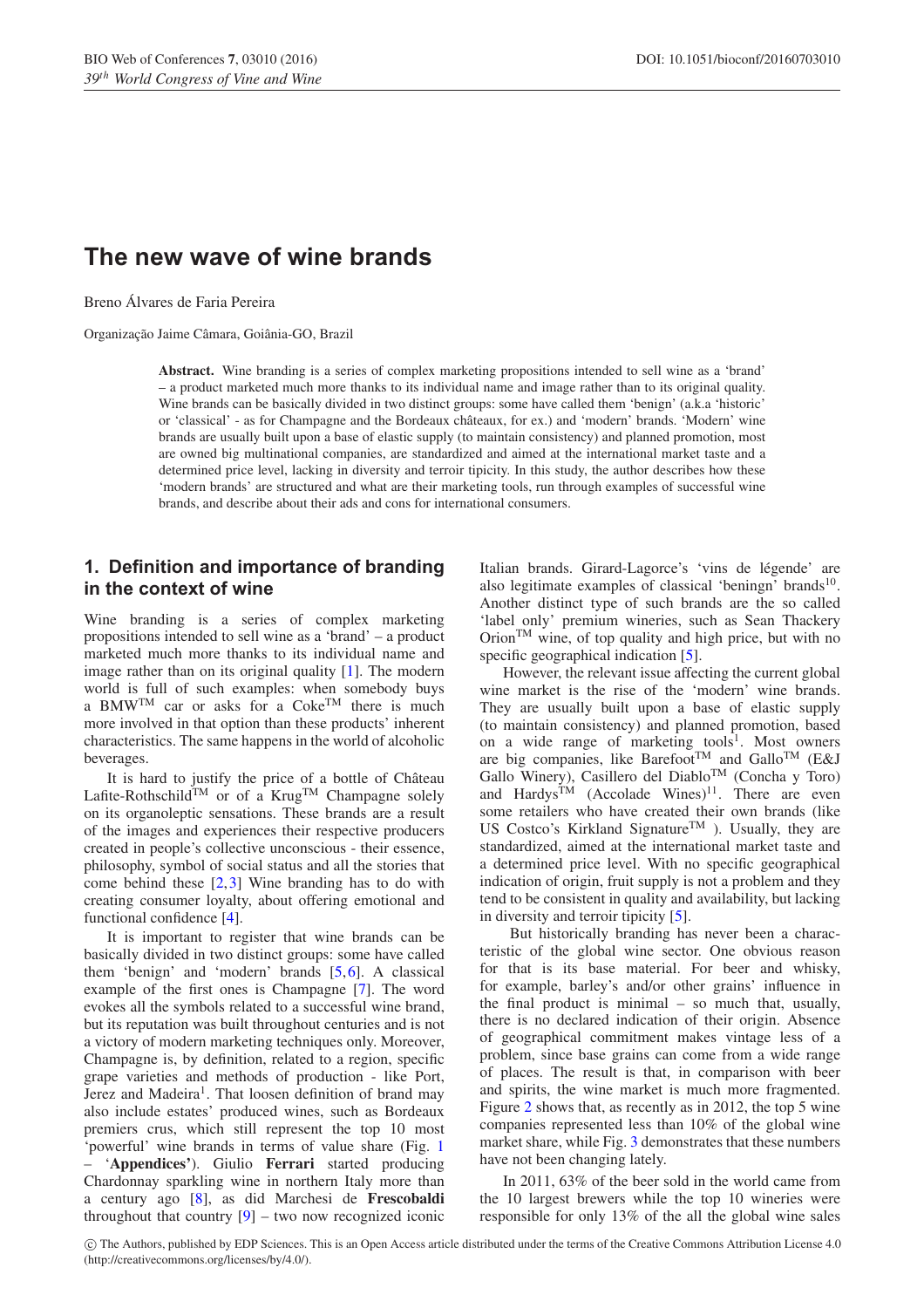

<span id="page-1-0"></span>

\*all Châteaux are from Bordeaux, France

\*\* figures traded on the exchange in the 12 months to Aug., 31st, 2104<br>\*\*\* value share is defined as the amount of money that a company makes selling its products or services compared<br>to the amount of money that others mak

\*\*\*\* figures taken from the 2014 Liv-ex Power 100 list - published by the<br>drinksbusiness.com \*\*\*\* from: http://www.thedrinksbusiness.com/2015/02/top-10-most-powerful-fine-wine-brands/ - accessed 02 March 2016

#### **Figure 1.**

<span id="page-1-1"></span>



from: http://sites.duke.edu/sociol342d\_001\_s2014\_wine/global-value-chains/market-fragmentation/ - accessed 16<br>March 2016

**Figure 2.**

(in volumes). Why is this important for producers and retailers? Well, the top 100 most valuable brands in the world are worth U\$ 3.3 trillion and there is not one single wine in that club - compared to 40 beers! [\[4\]](#page-3-3).

### **2. Successful wine brands and their marketing tools**

Successful wine brands can be assessed by volume sales and Fig. [4](#page-1-3) shows the top 10 world wine brands in 2015 accordingly.

Half of them have their home offices in the US - not coincidentally, in 2014 Americans overtook French as the world's biggest wine consumers (almost 30 million hectoliters/year) and there are estimates that the US market will grow by more than 10% in the next 3 years. Jacob's Creek<sup>TM</sup>, Hardys<sup>TM</sup> and Yellow TailTM are based in Australia. But look closer: Jacob's CreekTM, Pernod Ricard's biggest selling wine brand, saw its parent company acquire Kenwood Vineyards in Sonoma (California) and, together with Australian winemaker Ehren Jordan, created Two Lands<sup>TM</sup>, specially designed for the US market (it began retailing in March 2015 and is already a success). As for Yellow TailTM, around 95% of all its wines are sold in the US too!  $Hardys^TM$  has historical links with the British market, which will somehow soon 13%

the 10 largest wine comp

<span id="page-1-2"></span>

from: http://pt.slideshare.net/DamienWilson1/the-global-wine-market

accessed 18 March 2016

Top 5 Companies III Next 5 Companies III Rest



st 5 Comp

<span id="page-1-3"></span>

**Figure 4.**

revert its recent decline in consumption (in 2014, the brand became a major sponsor of the England and Wales Cricket Board) [\[11](#page-4-4)]. Concha y Toro, the single South American in the list, has also been betting in the UK – and winning! Taking a more local approach ('developing specific brands for identified markets', as said Pedro Herane, CEO of the brand's VSPT group) [\[12](#page-4-5)], its Casillero del DiabloTM Cabernet Sauvignon grew by almost 20% in volume sales in the year to September 2015 to become the biggest selling brand of this grape variety in the UK [\[13\]](#page-4-6).

Modern wine brands aim at even more immature markets as well. China is a very important emerging consumer nation (in spite of a recent consumption decline following an official ban on corruption). According to a survey by Fortune Character Magazine, almost 30% of Chinese wine buyers considered '**brand'** to be the most single important factor they took into account when deciding on what to purchase (another third also declared they knew nothing about wine [\[14](#page-4-7)]). Globally, only 2–5% considers themselves connoisseurs [\[3\]](#page-3-2). While many brands are struggling to adapt to Chinese culture (translation of brands' names is a mess, for ex.) [\[14](#page-4-7)], the country seems so promising that Castel Freres<sup>TM</sup>, one of French largest wine companies (there known by the phonetic translation "Ka-si-te") is spending fortunes against counterfeit wines there<sup>16</sup>. News that Bordeaux wines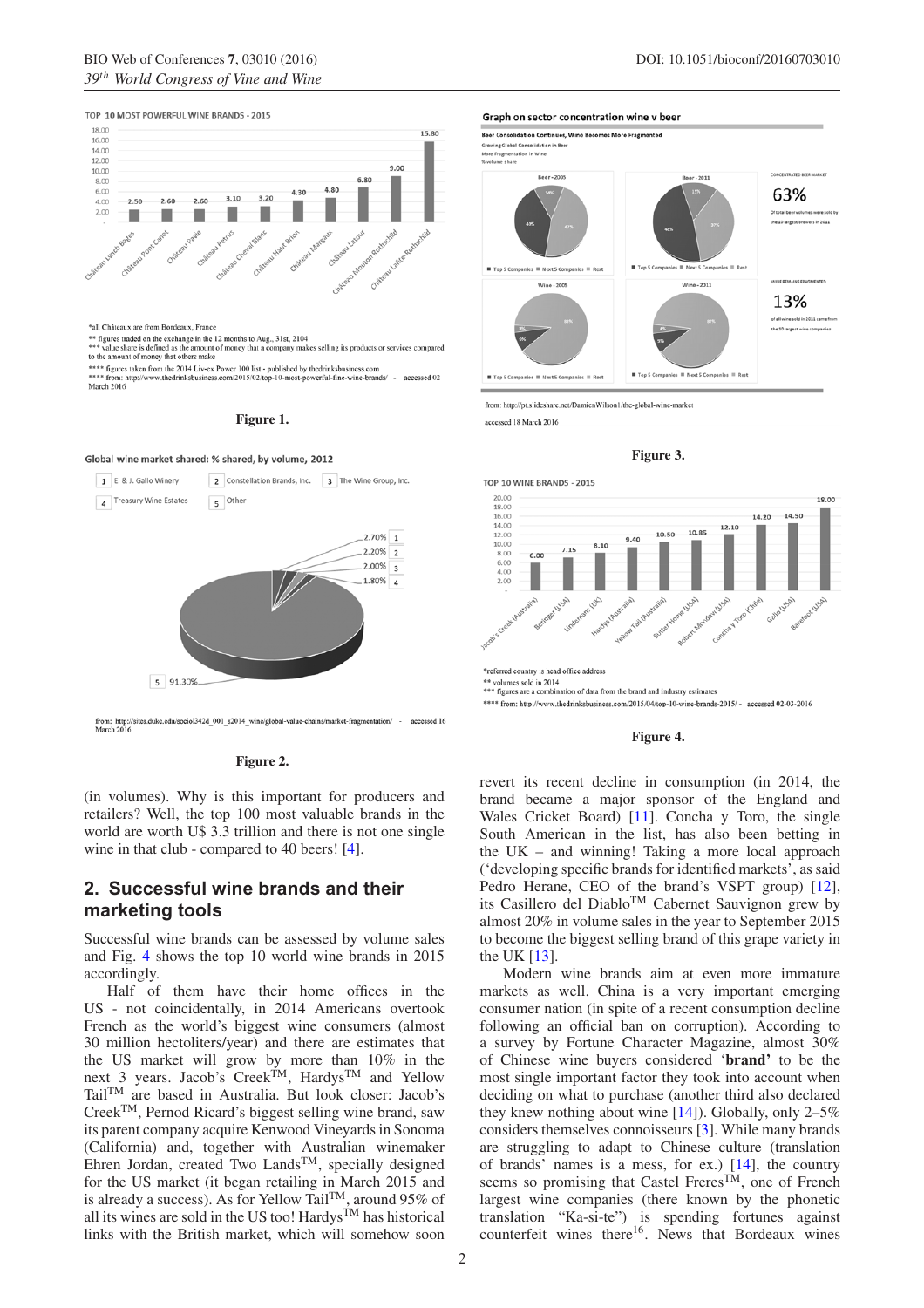(together with Cognac, Champagne and Napa Valley) received GI (Geographical Indication) status sounded stimulating [\[17\]](#page-4-8). Africa is the next (current?) stop: there are estimates of a 30% rise in consumption in the following 2–3 years [\[18](#page-4-9)].

In structured and more mature markets, "segmentation" – positioning the brand in a target segment – is an important marketing tool for modern brands<sup>3</sup>. Recent statistics show that wine buyers aged 18–34 represent just under 10% of the off-trade wine sector. They are the 'millennial generation', who drank approximately 40% of all the wine consumed in the US. Big companies have already started flirting with them. Pernod Ricard launched the Sun Craft<sup>TM</sup> wine, in versions with such names as Soft Rosé, Bold Red, Crisp White, Smooth Red and Fruity White. Frontera<sup>TM</sup> (a wine from Concha y Toro) sponsored the Brit Awards, Gallo started to bring fun to its labels (such as Barefoot<sup>TM</sup> and GFV Spritz<sup>TM</sup>) and Accolade launched Echo Falls Fruit FusionsTM in a sweeter style [\[18](#page-4-9)]. Another recent phenomenon is the amount of celebrities who are attaching their names and/or becoming involved in wine production and marketing. Brad Pitt's Miraval Rosé<sup>TM</sup> 2012, from Provence, was a hit – but there are many others, such as actress Drew Barrymore, singer Fergie (Black Eyed Peas), and even football player Lionel Messi [\[19\]](#page-4-10)! Alcohol-free and/or low alcohol or 'diet' wines are gaining popularity, as proved by the record sales of non-alcoholic Eisberg wines – more than 20,000 cases - in UK's "Dry January", the month's charity abstinence movement (one in six British participated in 2016) [\[20\]](#page-4-11). This movement towards the younger generation of consumers relies also on emphasizing a casual, informal personality. They want to sell brands as 'lifestyle' –  $Flip-Flop^{TM}$  wine's labels and price points; as a "sensation" – Trinchero's Sea Glass<sup>TM</sup> white wines with labels of multicolored glass by the ocean; or as a "metaphor" – Layer Cake  $Sym<sup>TM</sup>$  wine's memories of the aromatic sensations associated with the grape variety [\[21](#page-4-12)].

There are many marketing tools a company may use to promote its brands besides targeting emerging markets and new trends. One cannot neglect the issue of 'external appearance', the relevance of bottle and label aesthetics. Currently, there are even international agencies specialized in packaging design, like Australian 'The Collective' – who has a huge portfolio of clients, including the famous Penfolds<sup>TM</sup>  $\left[22\right]$  $\left[22\right]$  $\left[22\right]$  – and 'Vin Agency', consulting over 750 wine brands [\[23](#page-4-14)]. Aesthetics is just one of many opportunities to make contact with your customer, what branding consultant Sasha Strauss calls 'Touch Points' [\[24](#page-4-15)]. But in a world where modern graphic technology is highly available, focusing only on external 'looks' would place no one in considerable advantage. And, always, there is 'price'. But price is not a brand strategy, it is a complex result of production and market interactions. Mr. Strauss' "Touch Points" mean places where your target audience might contact your product for the first time: ads in a magazine, restaurants' wine menus, cooking TV shows, promotional signs on walls – chances where a relationship to your potential consumer may be built 'before, during and after a transaction' [\[3](#page-3-2),[24\]](#page-4-15).

Bruce McGehan summarized the main strategies when planning to create and promote a brand: 'the 5 Ps of the marketing mix' [\[3](#page-3-2)]:

- 1. Product (inherent quality and packaging aesthetics (label, bottle, etc.);
- 2. Price (as a fair general indicator of quality for consumers)
- 3. Place (Mr. Strauss "Touch Points": restaurants'wine menus, supermarkets, liquor chains, etc. [\[21\]](#page-4-12)
- 4. People (who are the people who will compose your target niche?)
- 5. Promotion (magazine ads, events, internet, shows).

But a shared characteristic of most successful wine brands is the fact they 'tell a story'. Customers have to connect to an idea, a legacy, they must become emotionally linked to your product. They have to be reassured that the liquid inside that bottle – that sells for the same price as hundreds of others in the same shop! – is distinct, unique. A brand has, firstly, to define who it is, what its origins are and how it differs from its neighbors. Most wine lovers, when asked about their favorite wines, will not start telling all descriptors of the WSET Systematic Approach to Tasting: they will tell you a story. According to Sebastian Aguirre, Concha y Toro marketing director, real wine brands are hard to find nowadays. Most are just labels and 'wine labels are commodities while wine brands actually mean something to consumers' [\[25](#page-4-16)]. Storytelling may have several distinct backgrounds. It can be about your family history, about how your wine came to be, its difficulties and triumphs along time. Casillero del Diablo<sup>TM</sup>, for example, tells a story about how the company's founder, Don Melchor, spread the tale that his cellars were 'haunted by the devil' just to protect his best wines from thieves! But you can also tell your audience about such things as your grapes' origins, how you carefully cultivate and harvest it, creating an idea that your wine is exclusive for consumers who realize how important those details are. You can create an emotional connection between the consumer and the terroir. McDonald'sTM do not sell sandwiches all around the world: it is actually selling an American way of life [\[26](#page-4-17)]. The same happens when someone buys a bottle of Champagne, Sauternes or Barolo wine – whole regions that became brands. No matter what story is chosen, a brand has to try not to be everything for everybody. Wine consumers are humans and what distinguishes us from all other species is that we have emotions, we like to care. You just have to give your consumers a reason to do it and your brand may become a success [\[3](#page-3-2)[,25](#page-4-16)[–28](#page-4-18)].

### **3. Advantages and disadvantages of wine branding for consumers**

But do consumers benefit as much as producers and retailers from branding? Is branding as good for those who buy as it is for those who sell wine? On their favor, branding can indicate a familiar lifeline to new wine consumers, lost in an ocean of an infinite number of wine names. That's why brands are most popular in new unconsolidated markets, such as Australia and USA in the 1980s and parts of South Africa and South America currently [\[1](#page-3-0)]. The inability to build 'modern brands' by French producers is one of the main reasons they are striving to compete in more competitive markets [\[29](#page-4-19)]. By breaking the wall of strangeness between bottle and buyers, branding can 'create' new consumers and fuel a business that otherwise would be stagnated.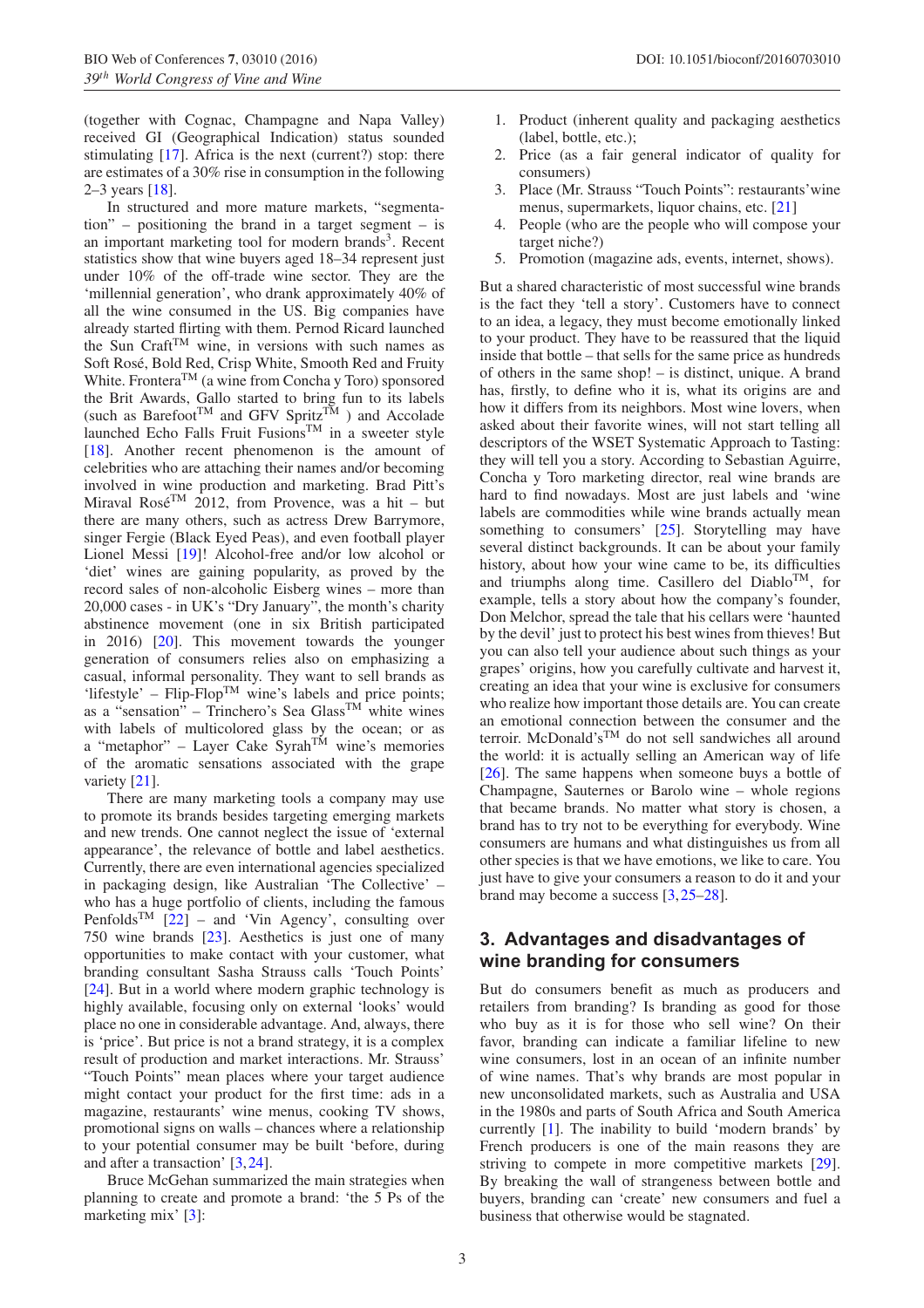Price is an obvious extra benefit of the rise of modern brands. Since production is generally scalable and supply of grapes is not limited to a region (PDO / PGI), these wines are usually widely available and can be sold at cheaper prices. Many wine drinkers were and still are introduced to wine through a few brands, due both to familiarity and, obviously, low cost. And they are not necessarily bad wines! Their recent rise has actually improved the quality of cheaper, everyday wines: some are able to deliver, for example, good grape tipicity and/or high aromatic intensity. Australian brands like Lindemans™, Penfolds™, Rosemount™ and Hardys<sup>TM</sup> actually offer reliability and honest quality cheaply – as well as many South Americans, Californians and South Africans [\[5\]](#page-3-4). They are making fairly good wines more accessible to more people.

Modern brands also provide a sense of consistency to consumers. PDO and PGI wines, particularly those from marginal climates, frequently vary from year to year according to weather conditions during the growing and harvesting periods. Moreover, origin is not always what consumers are looking for when they buy wine. A poll started by the Wine Spectator in 2014 shows that about two thirds of consumers, when choosing a wine, want to 'try something new'– instead of opting for a wine they had tasted before and 'knew they liked it' [\[30](#page-4-20)]. And younger people, that promising niche, are indeed much more inclined to try new things. Fortunately or not, most consumers simply do not care that much – all they want is a wine that does not disappoint them and delivers what it promises for its price (no wonder more than 93% of all wine bottles sell for less than U\$ 25) [\[31\]](#page-4-21). Continuity of supply and consequent consistency give these consumers confidence on what they will be getting for that much money.

Of course all those benefits do not come without a price. First, some even argue branding is not suitable for wine, a product that built its history on a basis of such things as a sense of place and vintage variations. Throughout centuries, wines have always expressed their cultural and geographical origins. The word terroir, for example, encompasses characteristics that can be applied only to wine production. Unlike beer, whisky and (worst of all) vodka - for which raw material assumes a tertiary position - people, grapes, regions and their histories have been making all the fame and nobility associated with wine.

Loss of diversity is another huge threat. Most cheap, commercial varietal wines taste almost the same. There is seldom any interest in making distinctive wines by the big companies because they aim at the average international consumer. While retailers promote the idea of diversity (showing off a huge number of different brand names on their shelves), their menus are often monotonous – homogenous, easy, young, fruity wines with no personality. Diversity is one of the most interesting aspects of wine and it has to do with distinct soils, climates, grapes, viticulture procedures, production methods. . . Remove all these from wine and it becomes a commodity  $[5]$  – you'll end up having the same fun as tasting different brands of milk, fruit juice or corn.

In the long term, unfair competition rarely favors consumers. And one can advocate the fight between classical, estate wines and the modern brands is far from fair. Wine's secular image of erudition has all to do with a beverage made and bottled by small village European producers. The modern wine brands are hitch-hiking in that millennial status. While they offer familiarity, consistency and accessibility, each bottle of its kind that is sold represents one bottle of genuine estate wine lost. As Jamie Goode says, they exist because "they are imitating the genuine thing" [\[5](#page-3-4)] (counterfeit wine is already an important issue in China [\[16](#page-4-22)[,17](#page-4-8)]. But if they grow big enough as to become much more prevalent, what would they tell consumers they are pretending to be? In a few decades, we might end up with a generation that drink wine as we now drink Coca-Cola<sup>TM</sup> [\[18](#page-4-9)].

### **4. Concluding remarks**

After all, there may be some space for optimism. Compare the recent rise of the modern wine brands with the arrival of the internet some decades ago! In the first years of the www, there was much concern for the risk of globalization and standardization. Critics foresaw the end of uniqueness, the funeral of distinction, the start of an infinite dictatorship of the 'pattern of the majority'. As years passed, it turned out that the web became quite the opposite: the internet made knowledge much more accessible to those who were far from it before. And, importantly, it became a new tool – powerful and with an incredible long range – for the diffusion of culture, actions, movements and demands of some minorities that wouldn't otherwise be listened by the world. Maybe this is what is going to happen to the wine industry. Branded "commodity" wines will rise to a point where the market will finally see them as a group of homogeneous, characterless alcoholic beverages and will, then, turn its attention back again to terroir and history. Hopefully, when this happens, estate wines will benefit from the popularity modern brands contributed to the wine industry – and from all the mass of consumers it brought along.

#### <span id="page-3-0"></span>**References**

- [1] Robinson, J., ed., 2006. *The Oxford Companion to Wine*. 3rd ed. New York: Oxford University Press Inc.
- <span id="page-3-1"></span>[2] Giavanti, C., 2016. What is your brand: the importance of branding and messaging for small wine producers. *The Grape Vine Magazine*, [online] Available at: *<*http://thegrapevinemagazine. net/article/what-is-your-brand-the-impor tance-of-branding-and-messaging-for-smal l-wine-producers/*>* [Accessed 02 March 2016]
- <span id="page-3-2"></span>[3] McGehan, B., 2011. The way a premium wine brand boosts profits through marketing. *Wine Marketing Pros*, [online] Available at: *<*http://www. winemarketingpros.com/winery-marketing/ marketing-wine/*>* [Accessed 16 March 2016]
- <span id="page-3-3"></span>[4] Haros, R., 2015. Wine Branding: why it's important for the industry's growth. *Nomacorc*, [online] Available at: *<*http://www.nomacorc.com/ blog/2015/11/wine-branding-why-its-impor tant-for-the-industrys-growth/*>* [Accessed 16 March 2016]
- <span id="page-3-4"></span>[5] Goode, J., 2002. The two cultures. How the rise of the brands is changing the face of wine. *W<sup>a</sup> wineanorak.com* [blog] October / November.